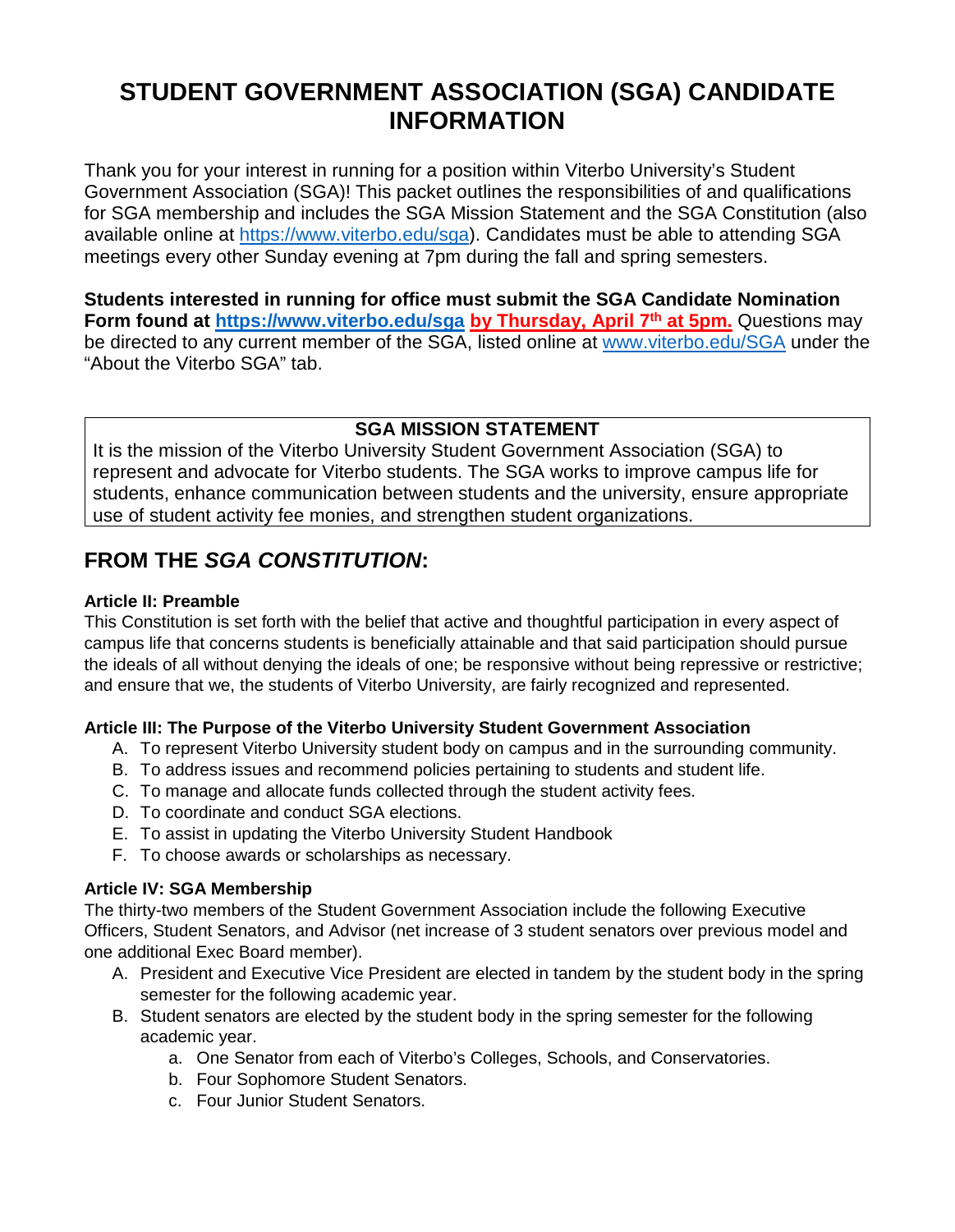- d. Four Senior Student Senators.
- e. One Commuting Student Senator.
- f. One International Student Senator.
- g. One Non-traditional Student Senator (25 years of age or older and attending weekday classes in the fall and spring semesters).
- C. Student Senators are elected by the student body in the fall semester for the current academic year.
	- a. Four First-Year Student Senators elected by the first-year class.
- D. Executive officers will be elected from the newly-elected Student Senators by the newly elected Student Senators in the spring semester for the following academic year.
	- a. Vice President of Public Relations
	- b. Secretary
- E. Vice President of Residential Affairs
	- a. Will be elected in the spring for the following year by the Residence Hall Association
- F. Vice President of Diversity, Equity and Inclusion
	- a. Will be elected in the spring for the following year by the Student Social Justice and Equity Committee
- G. Student Senators appointed by the SGA President as vacancies open. Each position requires approval from at least two-thirds of the Student Senators.
- H. Vice President of Finance, non-voting member. The Vice President of Finance is appointed by the Administrative Advisor and the previous year's Vice President of Finance.
- I. One Administrative Advisor, non-voting member. This position is typically held by the chief student life officer.

### **Article V: Duties of the SGA Membership**

- A. To attend all SGA meetings.
- B. To serve on at least one SGA committee.
- C. To participate in at least one additional event per semester (i.e. tabling events).
- D. To uphold the SGA Constitution and By-Laws.
- E. To act in accordance with University policy.
- F. To maintain a cumulative GPA of 2.0.

### **Article VI: Duties of the Executive Officers**

- A. The Executive Officers of the SGA shall be President, Executive Vice President, Vice President of Public Relations, Vice President of Diversity, Equity and Inclusion, Vice President of Residential Affairs, Vice President of Finance, and Secretary.
- B. The President and Executive Vice President shall be elected in tandem with the greatest number of votes from the student body.
- C. The Vice President of Public Relations, and Secretary shall be elected from among the SGA Student Senators at the initial organizational meeting.
- D. The Vice President of Residential Affairs shall be elected in the spring by the members of the Residence Hall Association.
- E. The Vice President of Diversity, Equity and Inclusion shall be elected in the spring by the members of the Social Justice and Equity Committee.
- F. If any SGA member's GPA falls below the required minimum, they will be put on probationary status for the subsequent semester. If an SGA member fails to bring their GPA to the required minimum by the end of the semester of probation, they will be removed from their position; vacancies will be filled in accordance with Article XII, section c.
- G. Duties
	- a. President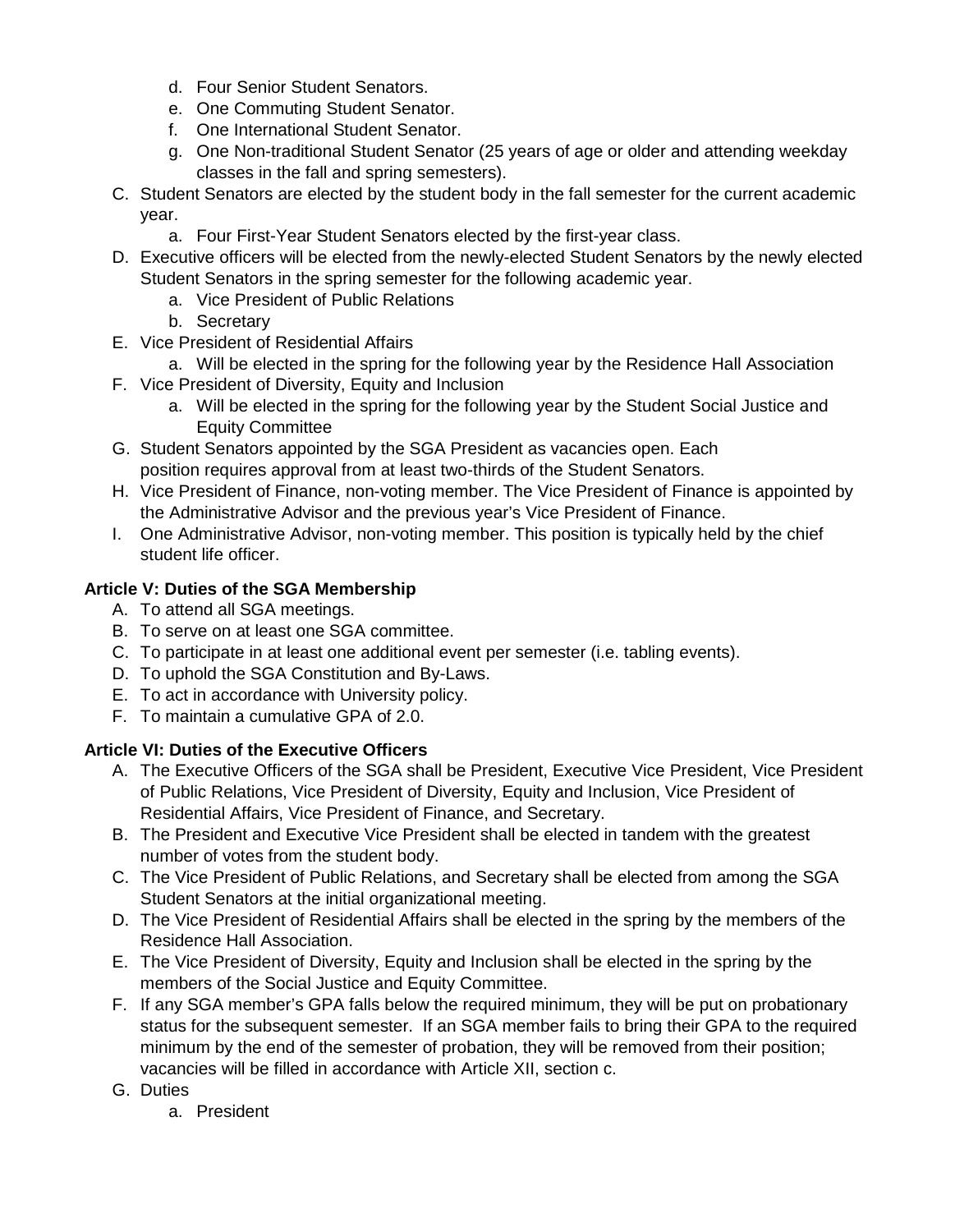- i. The President holds a vote at Executive meetings; none at SGA meetings.
- ii. Shall call all meetings of the SGA.
- iii. Shall call and preside at all SGA Executive Board meetings.
- iv. Shall preside over all SGA meetings in the absence of the Vice President.
- v. Shall represent the student body at all University Board of Trustee Meetings.
- vi. Shall serve as the primary liaison with other college and university student governments.
- vii. Shall work with student groups, University offices and outside agencies for the betterment of the University community
- viii. Shall be responsible for announcing the official SGA viewpoint and position to the SGA members, members of the campus and surrounding community, and local broadcast and print media in consultation with University Communications.
- ix. Shall keep detailed records of their activities for use by future officers and committees.
- x. Shall have the authority to approve or veto any item of business voted upon and passed by SGA membership. Veto may be overridden by a two-thirds majority of the SGA.
- xi. Appoint with a two-thirds SGA approval of when a seat is vacant.
- xii. Shall not be an officer of another campus club.
- xiii. Shall maintain a cumulative GPA of 2.5.
- b. Executive Vice President
	- i. The Executive Vice President holds a vote at Executive Board meetings; none at SGA meetings (with the exception of a deciding vote in the event of a tie).
	- ii. Shall assist the President.
	- iii. Shall preside over all SGA meetings.
	- iv. Shall announce the names of the newly-elected Student Senators to pertinent University student groups, officials and committees.
	- v. Shall cast the deciding vote in the event of a tie vote at an SGA meeting.
	- vi. Will have a working knowledge of Parliamentary Procedure.
	- vii. Shall advise SGA members on SGA By-Laws, Robert's Rules of Order and/or Parliamentary Procedure as necessary.
	- viii.
	- ix. Shall not be an officer of another campus club.
	- x. Shall maintain a cumulative GPA of 2.25.
- c. Secretary
	- i. The Secretary holds a vote at both Executive Board meetings and SGA meetings.
	- ii. Shall take minutes of each SGA meeting, type them, and distribute them within 48 hours of each meeting. Minutes are distributed to:
		- 1. President of the University
		- 2. Academic Vice President
		- 3. All SGA members
		- 4. Employee Assembly President
		- 5. SGA Business Manager
		- 6. Vice President for Student Life
		- 7. Lumen Editor
	- iii. Shall ensure that approved SGA meeting minutes are posted and stored in the Viterbo University Library Archive Meeting Minutes and Agendas Collection and on the SGA website.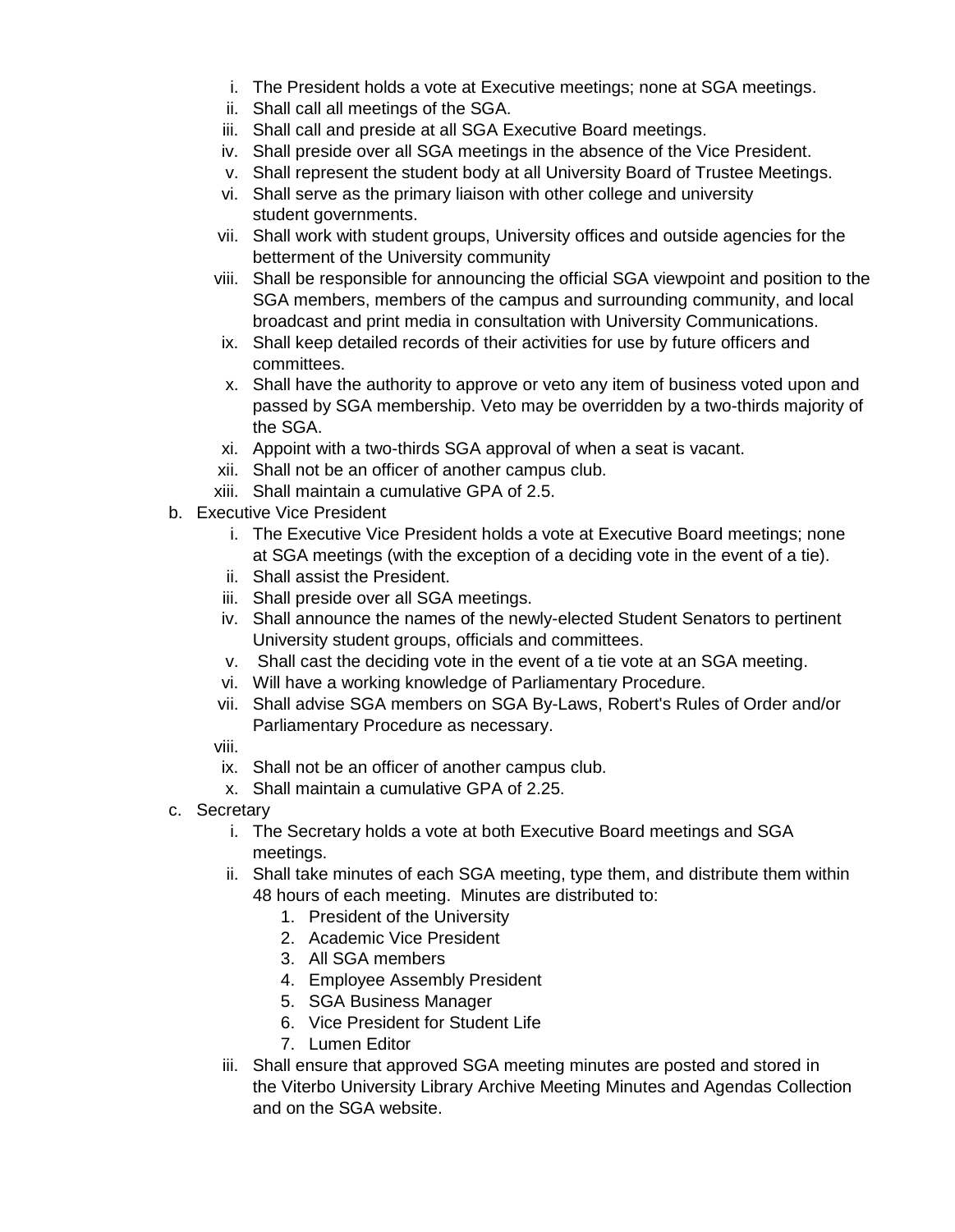- iv. Shall maintain an updated version of the Robert's Rules of Parliamentary Procedure at all SGA meetings
- v. Shall keep track of member attendance.
- vi. Shall file correspondence and keep office files in order.
- vii. Shall maintain a cumulative GPA of 2.25.
- d. Vice President of Public Relations
	- i. The Vice President of Public Relations holds a vote at both Executive meetings and SGA Meetings.
	- ii. Shall maintain the SGA website and social media accounts.
	- iii. Shall be responsible for publicity campaigns as needed.
	- iv. Shall be responsible for drafting communications to the local broadcast and print media on behalf of SGA in consultation with University Communications.
	- v. Shall be responsible for assisting the President in announcing the official viewpoint and position the SGA to the local broadcast and print media, and members of the campus and surrounding community.
	- vi. Shall be the chairperson of the Marketing Committee.
	- vii. Shall maintain a cumulative GPA of 2.25.
- e. Vice President of Finance
	- i. The Vice President of Finance is a paid position appointed by SGA through an application and interview process. [The interviewing committee shall consist of the Administrative Advisor and the current Vice President of Finance (if not reapplying)]. The Vice President of Finance will be appointed by April 1st for the following year.
	- ii. Holds a vote at Executive Board meetings; none at SGA meetings.
	- iii. Shall be the chairperson of the Finance Committee.
	- iv. Shall maintain a cumulative GPA of 2.25
	- v. Further duties
		- 1. Responsible for the implementation of financial decisions made by SGA.
		- 2. Make reports of all account activity at each SGA meeting.
		- 3. Provide/present a budget for SGA by April 15th for the following academic year.
		- 4. Attend all SGA meetings.
		- 5. Attend all Executive Board meetings.
- f. Vice President of Residential Affairs RHA Liaison
	- i. The Vice President of Residential Affairs holds a vote at both Executive meetings and SGA meetings.
	- ii. Serves as a resource for members of the Executive Board and SGA regarding residence life.
	- iii. Shall be an executive member of the Residence Hall Association (RHA).
	- iv. Fosters and maintains a positive relationship between resident students and SGA.
	- v. Shall maintain a cumulative GPA of 2.25.
- g. Vice President of Diversity, Equity and Inclusion
	- i. The Vice President of Diversity, Equity and Inclusion holds a vote at both Executive meetings and SGA meetings
	- ii. Shall be the co-chairperson of the Social Justice and Equity Committee.
	- iii. Advocates for all students with special consideration for historically underrepresented groups.
	- iv. Shall maintain a cumulative GPA of 2.25